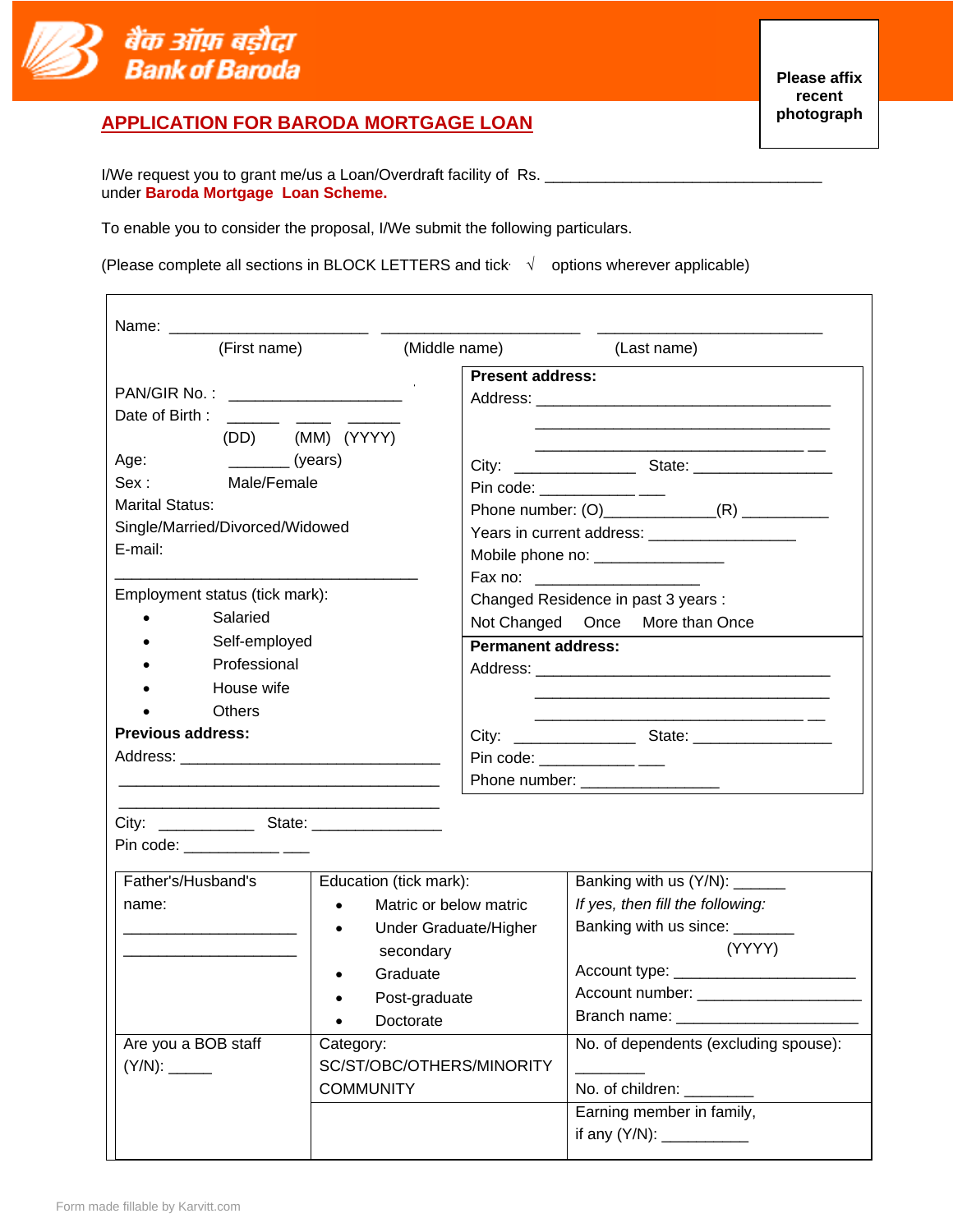

| Mention branch where loan account should be opened: |                                 |  |  |  |  |
|-----------------------------------------------------|---------------------------------|--|--|--|--|
| Reason for choosing the branch                      | Near location of property       |  |  |  |  |
| (tick mark)                                         | Near place of work/business     |  |  |  |  |
|                                                     | Near place of present residence |  |  |  |  |
|                                                     | Branch maintains salary account |  |  |  |  |
|                                                     | Other:                          |  |  |  |  |
| Income and expenses                                 |                                 |  |  |  |  |

| <b>Primary monthly income</b> | Other income details | <b>Monthly expenditure</b> |
|-------------------------------|----------------------|----------------------------|
| Gross income:                 | Rent received:       | Loan repayment: _________  |
| Deduction:                    | Agriculture:         | Rent paid:                 |
|                               | Others:              | Others:                    |
|                               | Description:         |                            |

| Salaried: Please tell about your work:                    | Self-employed/Professionals: Please tell about     |  |  |  |
|-----------------------------------------------------------|----------------------------------------------------|--|--|--|
|                                                           | your work:                                         |  |  |  |
|                                                           | Name of company/firm:                              |  |  |  |
|                                                           |                                                    |  |  |  |
|                                                           |                                                    |  |  |  |
|                                                           |                                                    |  |  |  |
| Country:_______________________                           |                                                    |  |  |  |
| Pin/Postal code: __________                               | State: _______________                             |  |  |  |
| Phone no: _________________________ Extn No: ____________ | Country:____________________                       |  |  |  |
| Fax no: _________________________                         | Pin /Postal code: _________                        |  |  |  |
|                                                           | Phone no: ___________________________ Extn No.     |  |  |  |
| Designation: Executive/Managerial/Clerk                   |                                                    |  |  |  |
| Years with employer: _________                            | Fax no: ________________________                   |  |  |  |
| Contact person: ____________________                      |                                                    |  |  |  |
|                                                           | Designation: Executive/Managerial/Professional     |  |  |  |
| Retirement age: ____                                      | If professional, then choose one of the following: |  |  |  |
| <b>Working with:</b>                                      | Doctor Architect<br><b>CA</b>                      |  |  |  |
| Govt./Public sector                                       | Engineer Lawyer Others: ________                   |  |  |  |
| <b>Public Ltd</b>                                         | Years in business/profession: _________            |  |  |  |
| <b>Private Ltd</b>                                        | Contact person: ____________________               |  |  |  |
| Partnership<br>$\bullet$                                  | Retirement age: ____                               |  |  |  |
| Proprietorship                                            | <b>Business details:</b>                           |  |  |  |
| <b>MNC</b>                                                | Private Ltd Partnership<br>$\bullet$               |  |  |  |
|                                                           | Proprietorship Others: 2000 Mars 2010<br>$\bullet$ |  |  |  |
|                                                           | Established since: ________________                |  |  |  |
| <b>Credit card details</b>                                | <b>Passport Details</b>                            |  |  |  |
| Credit Cards Owned: ______                                | PASSPORT No.:                                      |  |  |  |
| Card Issuer: _________                                    | Place of Issue :                                   |  |  |  |
|                                                           | Date of Issue<br>Valid upto                        |  |  |  |
|                                                           | Date of Visa granted / work permit :               |  |  |  |
|                                                           | Valid upto:                                        |  |  |  |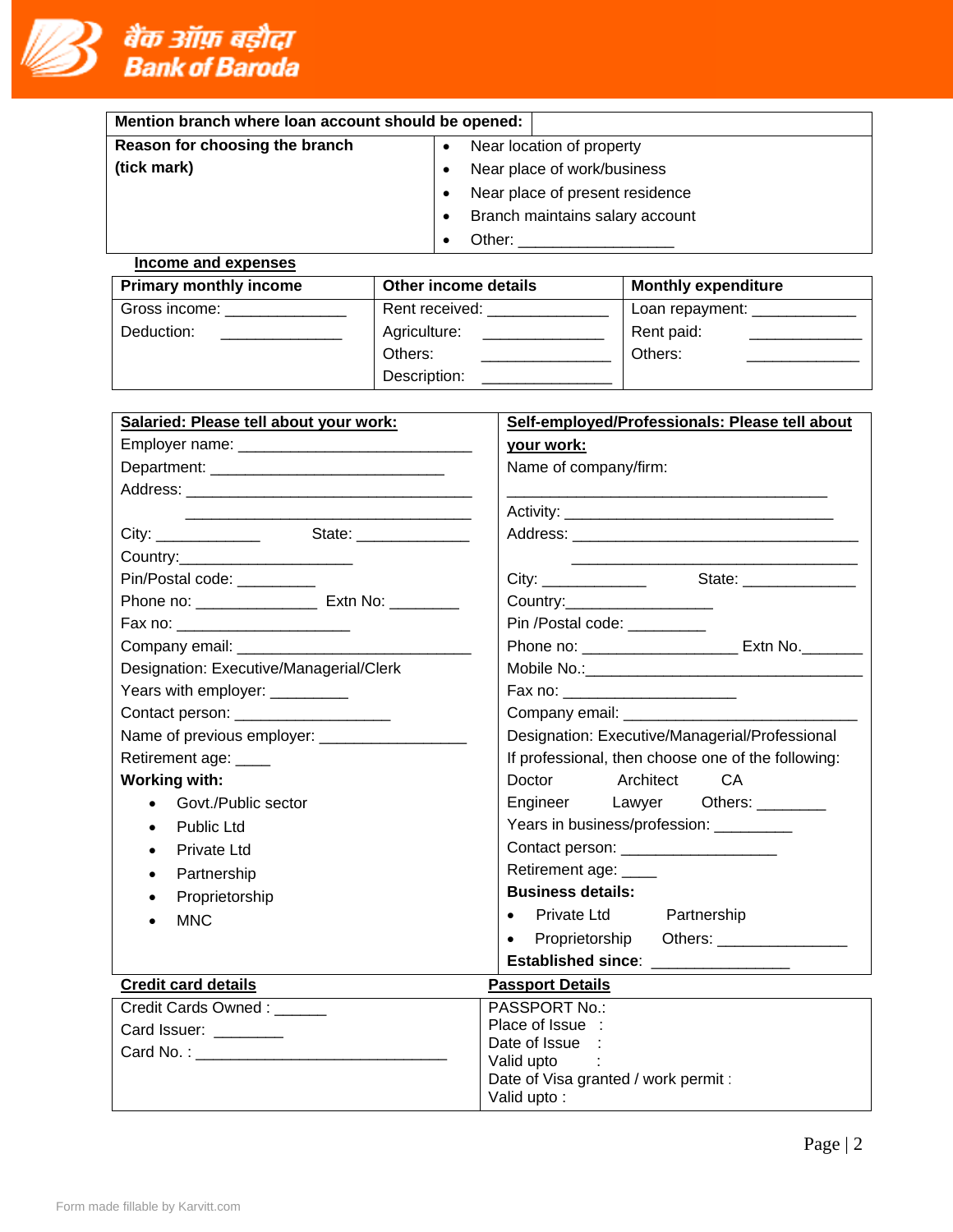

#### **About bank accounts (including credit facilities, if any):**

| Name of<br><b>Bank</b> | <b>Branch</b> | <b>Branch</b><br>telephone<br>number | Number of<br>years<br>account held | <b>Account</b><br>type | Account<br><b>Number</b> | <b>Account</b><br>balance<br>(Rs.) | As on<br>date |
|------------------------|---------------|--------------------------------------|------------------------------------|------------------------|--------------------------|------------------------------------|---------------|
|                        |               |                                      |                                    |                        |                          |                                    |               |
|                        |               |                                      |                                    |                        |                          |                                    |               |
|                        |               |                                      |                                    |                        |                          |                                    |               |

### **Outstanding Loan details in individual name :**

| <b>Source</b> | <b>Purpose</b> | Date of<br>sanction | Loan<br><b>Amount</b> | Outstanding | EMI | Overdue<br>amount, if any | Overdue<br>since |
|---------------|----------------|---------------------|-----------------------|-------------|-----|---------------------------|------------------|
|               |                |                     |                       |             |     |                           |                  |
|               |                |                     |                       |             |     |                           |                  |
|               |                |                     |                       |             |     |                           |                  |
|               |                |                     |                       |             |     |                           |                  |

| <b>Income Details:</b>                                                                                                                                                                                                                                                                                                                                                                                                                                                                         | Details of other present immovable Properties                                                                                                                                                                                                                                                                                                                      |
|------------------------------------------------------------------------------------------------------------------------------------------------------------------------------------------------------------------------------------------------------------------------------------------------------------------------------------------------------------------------------------------------------------------------------------------------------------------------------------------------|--------------------------------------------------------------------------------------------------------------------------------------------------------------------------------------------------------------------------------------------------------------------------------------------------------------------------------------------------------------------|
| 1. Gross Monthly Income (Rs.)<br>$\mathbf{1}$ and $\mathbf{1}$ and $\mathbf{1}$                                                                                                                                                                                                                                                                                                                                                                                                                | (Other than proposed as security for Mortgage Loan)                                                                                                                                                                                                                                                                                                                |
| 2. Salaried Person<br>(I) Monthly Basic (Rs.)<br>$\ddot{\cdot}$ . The contract of $\dot{\cdot}$<br>(ii) % of PF deduction<br>$\ddot{\cdot}$ . The contract of $\ddot{\cdot}$<br>Annual Professional Tax<br>3.<br>The company of the<br>For Tax Purpose<br>4.<br>(i) Total Annual Savings under s/88:<br>(ii) 100% Rebate Amount : ___________<br>(iii) Deduction under chapter VI A : ___________<br>(iv) Other Rebate /Deduction claimed:<br>Net Annual Income of other Family members:<br>5. | <b>Nature of properties:</b><br>Plot of Land Agricultural Land<br>House/ Godowns Others<br>Location: Survey / House No.<br>Village/Town____________Distt:______________<br>Property in whose name?______<br>Area / Size of the property:<br>Cost (at the time of purchase): Rs.<br>Present estimated market value: Rs.<br>Whether encumbered: If yes, give detail: |
|                                                                                                                                                                                                                                                                                                                                                                                                                                                                                                |                                                                                                                                                                                                                                                                                                                                                                    |

# (**Excluding co applicant & Guarantor**)

# **Information on Guarantor/Co-applicant (if present)**

| <b>About your Co-applicant:</b>                     | <b>About your Guarantor:</b>                        |
|-----------------------------------------------------|-----------------------------------------------------|
|                                                     | Name : ________________________                     |
| Date of birth: ________________________(DD/MM/YYYY) | Date of birth: _______________________ (DD/MM/YYYY) |
| Father's/husband's name: _______________________    | Father's/husband's name: ________________________   |
|                                                     | Relation with Applicant: _________________________  |
|                                                     |                                                     |
|                                                     |                                                     |
|                                                     | City: _____________ Pin code: _________             |
|                                                     | State: __________________                           |
|                                                     |                                                     |
|                                                     |                                                     |
| Email: __________________________                   | Email: ____________________________                 |
|                                                     | PAN/GIR Number: _____________________________       |
|                                                     |                                                     |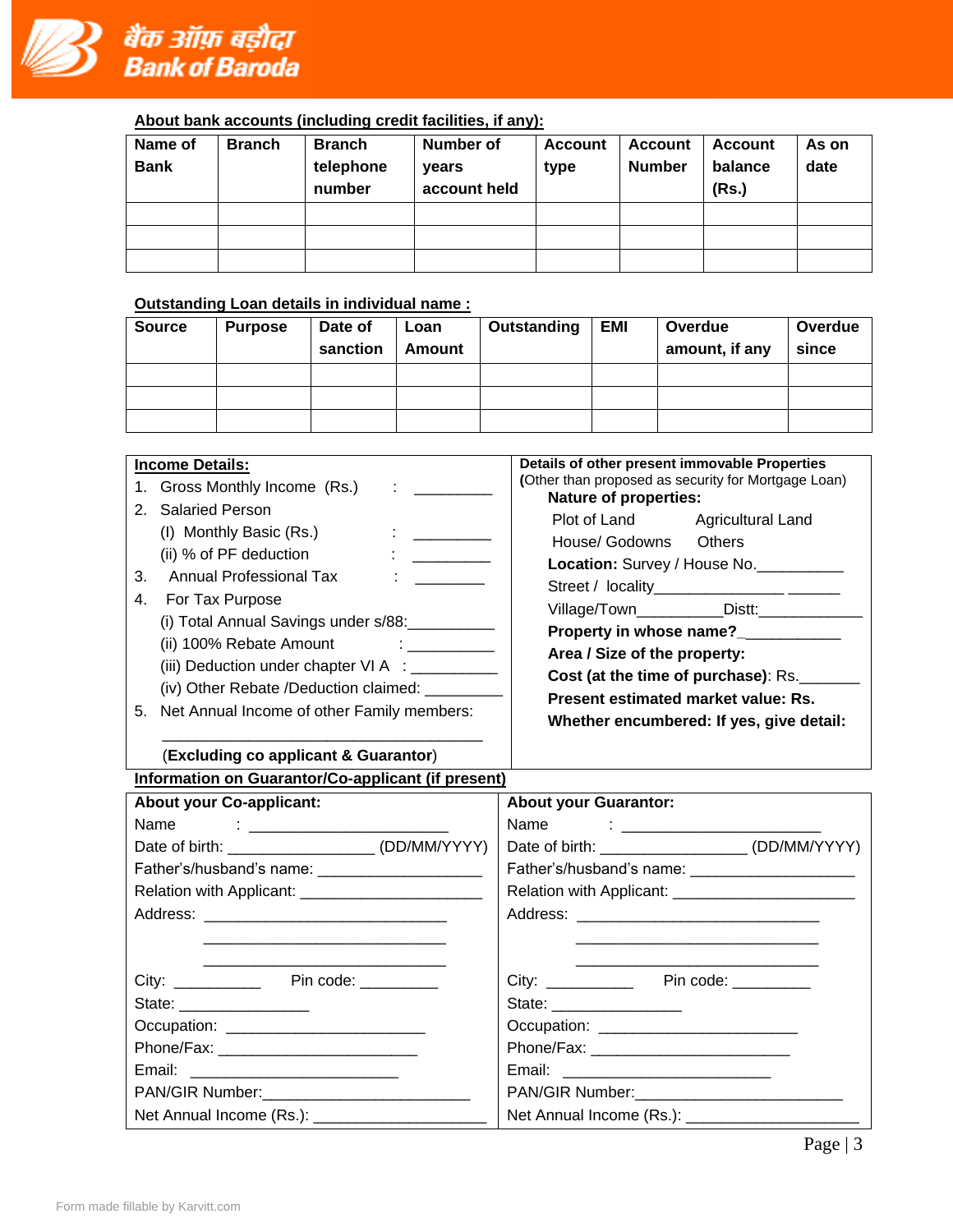

### **Net worth**

| In $Rs.$                      | Applicant | Co-applicant, if present | Guarantor, if present |
|-------------------------------|-----------|--------------------------|-----------------------|
| 1. Total movable              |           |                          |                       |
| 2. Total immovable            |           |                          |                       |
| 3. Total assets $(1+2)$       |           |                          |                       |
| 4. Total liabilities          |           |                          |                       |
| 5. Net assets (3-4)           |           |                          |                       |
| 6. Amount of collaterals      |           |                          |                       |
| <b>Proposed Loan Details:</b> |           |                          |                       |

|                                | Details of immovable Properties offered as security for the Loan                                                                                                                                                                                                                                                                   |  |  |  |  |
|--------------------------------|------------------------------------------------------------------------------------------------------------------------------------------------------------------------------------------------------------------------------------------------------------------------------------------------------------------------------------|--|--|--|--|
| Loan Amount requested          |                                                                                                                                                                                                                                                                                                                                    |  |  |  |  |
|                                | Nature of the property (mark $\sqrt{ }$ )                                                                                                                                                                                                                                                                                          |  |  |  |  |
|                                | □ Residential Building □ Commercial Building                                                                                                                                                                                                                                                                                       |  |  |  |  |
| Tenure in Months: ___________  | □ Plot of Land □ Godown □ Others (specify)________                                                                                                                                                                                                                                                                                 |  |  |  |  |
| Purpose:______________________ | O Rented O Self occupied                                                                                                                                                                                                                                                                                                           |  |  |  |  |
|                                | □ Purchased □ Inherited                                                                                                                                                                                                                                                                                                            |  |  |  |  |
|                                | If a Plot of Land, whether it is purchased from any Development<br>authorities: Yes / No / Not applicable<br>If yes, Name of the Development Authority:<br>Area / Size of the property:<br>Date of Purchase/acquiring:<br>Cost (at the time of purchase): Rs.<br>Present estimated market value: Rs.<br><b>Whether encumbered:</b> |  |  |  |  |

### **Details of Movable Assets in my name:**

# **(A) Life insurance Policies**

| Policy No. | Date of<br>issuance | <b>Sum</b><br><b>Assured</b> | Co. & Branch<br>name | Annual<br>Premium | <b>Premium paid or</b><br>surrender value |
|------------|---------------------|------------------------------|----------------------|-------------------|-------------------------------------------|
|            |                     |                              |                      |                   |                                           |
|            |                     |                              |                      |                   |                                           |
|            |                     |                              |                      |                   |                                           |

# **(B) Shares/ Debentures/ Term deposits / Govt Securities (NSC etc)**

| Co./ Bank/ Post Office | Date of    | Face Value | Present value | Due date | Whether    |
|------------------------|------------|------------|---------------|----------|------------|
|                        | Instrument |            |               |          | encumbered |
|                        |            |            |               |          |            |
|                        |            |            |               |          |            |
|                        |            |            |               |          |            |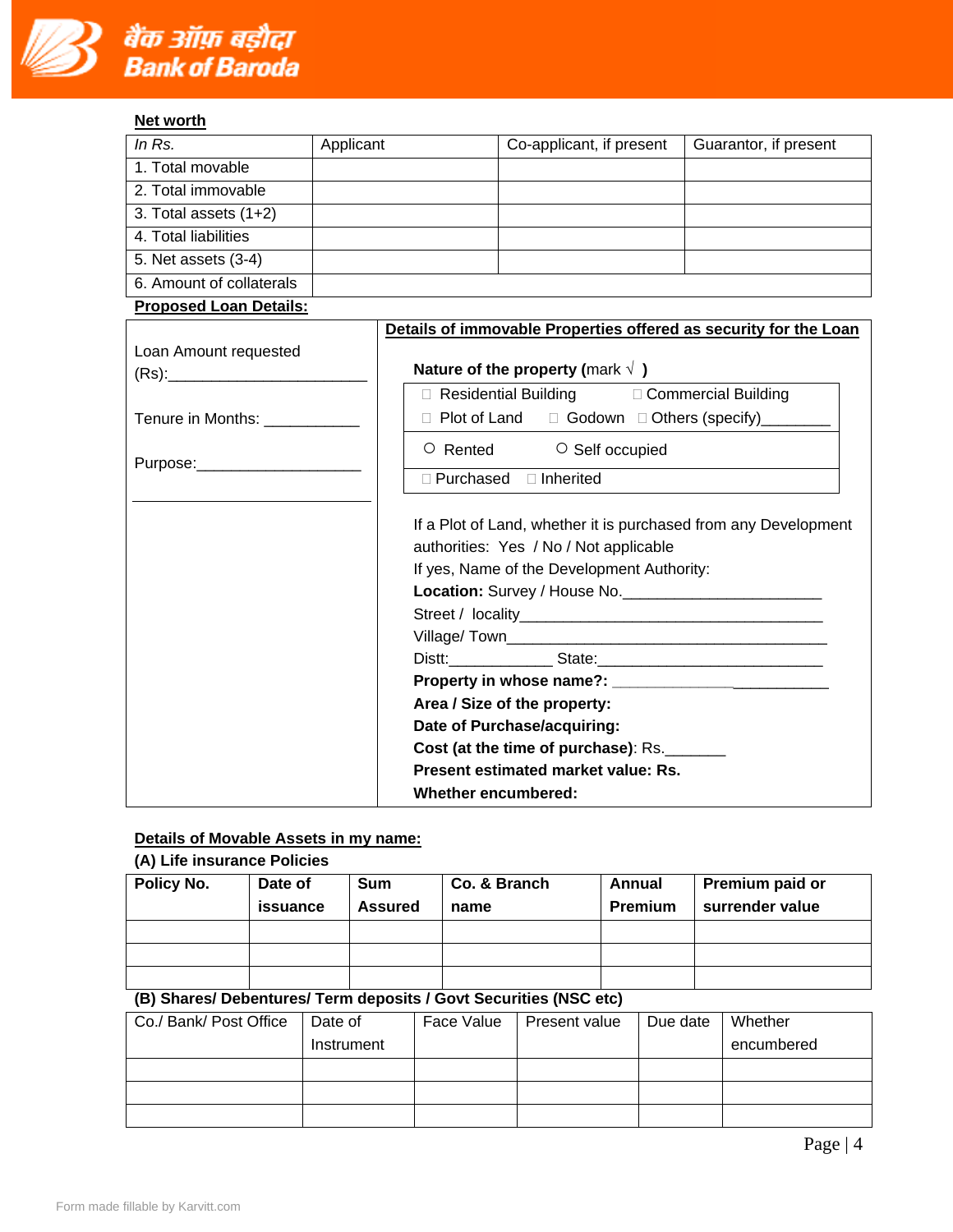

#### **(C) Other movable assets:**

| Descriptions | Year of acquiring | Purchase price | Market Value | Valuation date |
|--------------|-------------------|----------------|--------------|----------------|
|              |                   |                |              |                |
|              |                   |                |              |                |
|              |                   |                |              |                |
|              |                   |                |              |                |

**(D) Details of Liabilities:**

|  | Details Of Loan In Firms Name/ Company's Name where you are interested as Prop, Partner/ Director |  |
|--|---------------------------------------------------------------------------------------------------|--|
|  |                                                                                                   |  |

**a) Name of the Bank/ institution and its branch :\_\_\_\_\_\_\_\_\_\_\_\_\_\_\_\_\_\_\_\_\_\_**

**b)** Purpose and amount of loan/ credit facilities :

c) Security / Repayment schedule

**d) Present outstanding :\_\_\_\_\_\_\_\_\_\_\_\_\_\_\_\_\_\_\_\_\_\_\_\_\_\_\_\_\_\_\_\_**

**e) Liabilities other than to Bank and Financial Institutions: \_\_\_\_\_\_\_\_\_\_\_\_\_\_\_\_**

**Details of Personal Guarantee given for any person/firm. If yes, furnish details (i.e. Name of the Bank/ Institutions, on whose behalf, amount of guarantee, present status of a/c etc.) I enclose / Submit documentary proof in support of the above submissions.**

The loan applied for as above for Rs………….(Rupees…………………………………………………………) under Mortgage Loan Scheme is repayable in …………..monthly instalments of Rs……………….each. I / We note that the rate of interest applicable on the loan will be at ……..% p.a. which would be applied at quarterly / monthly interval or as applicable from time to time.

Further I give below particulars about myself, dependants & legal heirs

| $\sim$ $\sim$<br>Name.<br>endents<br>4 oe<br><u>ົດ1</u><br>det | 'VIU1 | ddress | ocation<br>oation  |
|----------------------------------------------------------------|-------|--------|--------------------|
| egal heir.<br>∽                                                |       |        | heir:<br>ot<br>eoa |

I/We hereby declare that all the particulars and information furnished in the application form are true, correct and complete and up-to-date in all respects. I/We have not withheld any information. I/We confirm that I/We have had no insolvency proceedings initiated against me/us nor have I/We ever been adjudicated insolvent. I/We also authorize Bank of Baroda or its agent to make references and enquiries relative to information in this application which Bank of Baroda considers necessary. I/We also authorize Bank of Baroda to exchange, share, part with all information relating to my/our loan details and repayment history information to other Banks/Financial institutions/ Credit Bureaus/Agencies as may be required and shall not hold Bank of Baroda liable for use of this information. I/We undertake to inform Bank of Baroda regarding any change in my/our residence/employment/Occupation/Transfer and to provide any other information that Bank of Baroda may require. I/We further agree that my/our loan shall be governed by the rules of Bank of Baroda which may be in force from time to time. Bank of Baroda reserves the right to reject any application without providing any reason.

#### **I further declare that I am not a Director in any Bank. There is no litigation against the firm or me / co. in which I am the proprietor / a partner/ a Director.**

**I am / was not interested as Proprietor / partner/ Director in any firm/ company whose name is listed in caution list of RBI/ ECGC. I/we under take to bear processing, service, documentation charges etc. stipulated by the bank from time to time. I/we agree, note and understand that Bank of Baroda shall be entitled at its sole discretion to call back, the entire loan/advance whether due and payable or not at any time without assigning any reason and enforce its rights, remedies and securities.** 

Yours faithfully,

| Place |  |
|-------|--|
| Date  |  |

Signature of the Applicant/s / Co - Applicant

I am willing to stand as guarantor for the above loan ( details as per enclosed sheet)

Place : \_\_\_\_\_\_\_\_\_\_\_\_\_\_\_\_\_\_\_\_\_\_\_\_\_\_\_\_\_\_ Date : \_\_\_\_\_\_\_\_\_\_\_\_\_\_\_\_\_\_\_\_\_\_\_\_\_\_\_\_\_ Signature of the Guarantor/s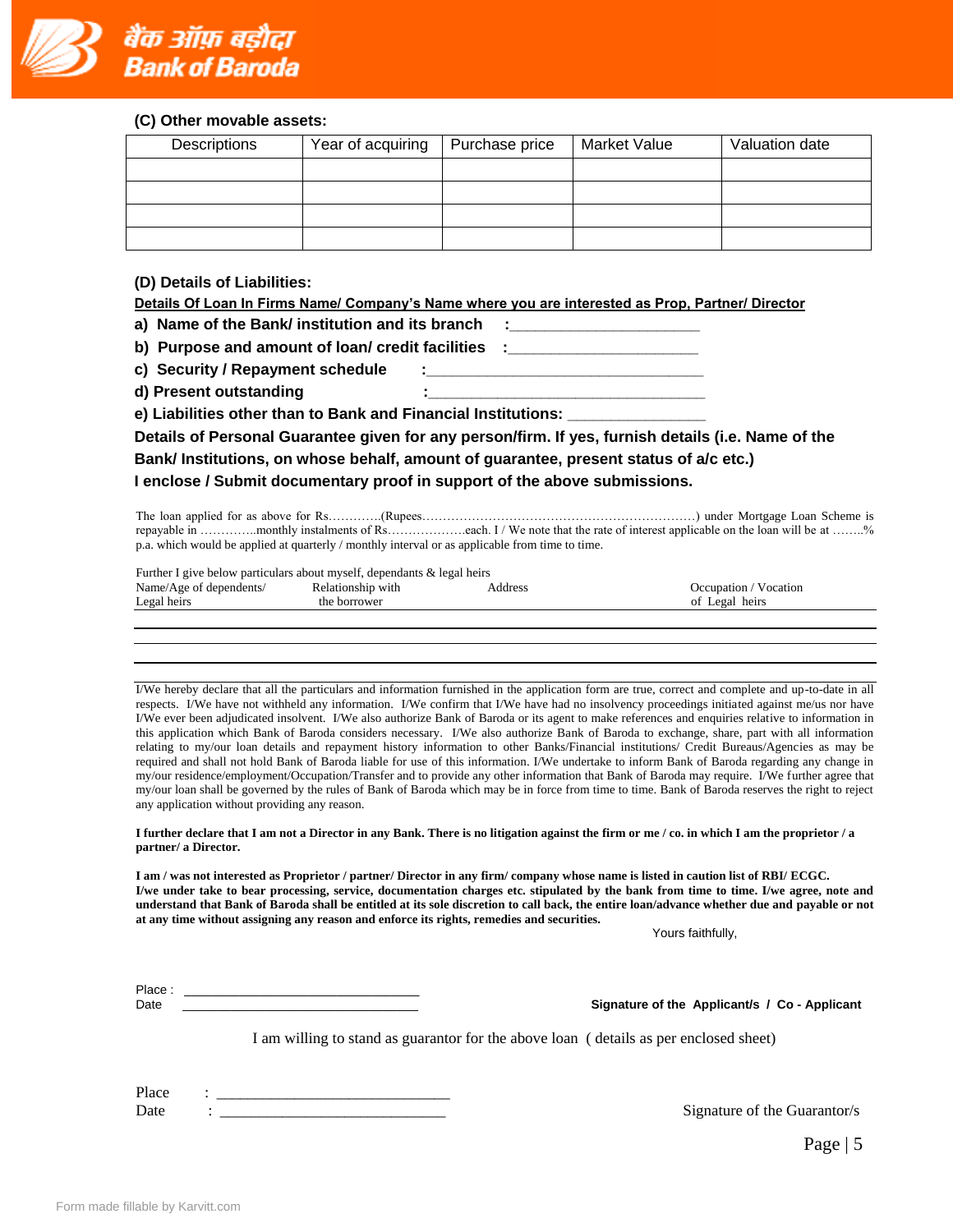

|  | Particulars about Co- Borrower / Guarantor (wherever applicable) |
|--|------------------------------------------------------------------|
|--|------------------------------------------------------------------|

|                      |                                                                          |                | <b>Name:</b> Mr./Mrs/Ms.  |                                                                                         |                                                                                                     |  |  |
|----------------------|--------------------------------------------------------------------------|----------------|---------------------------|-----------------------------------------------------------------------------------------|-----------------------------------------------------------------------------------------------------|--|--|
|                      |                                                                          |                |                           |                                                                                         |                                                                                                     |  |  |
|                      |                                                                          |                |                           |                                                                                         |                                                                                                     |  |  |
|                      |                                                                          |                |                           |                                                                                         |                                                                                                     |  |  |
|                      |                                                                          |                |                           |                                                                                         |                                                                                                     |  |  |
| case of co borrower) |                                                                          |                |                           |                                                                                         | Details of other present immovable properties (Other than proposed as security for Mortgage Loan in |  |  |
|                      |                                                                          |                |                           | <b>Nature of properties:</b> Plot of Land / Agricultural Land / House/ Godowns / Others |                                                                                                     |  |  |
|                      |                                                                          |                |                           | Location: Survey / House No. ____________Street / locality_______________________       |                                                                                                     |  |  |
|                      | Area / Size of the property:<br>Whether encumbered: If yes, give detail: |                | Present market value: Rs. |                                                                                         |                                                                                                     |  |  |
|                      | Details of Movable Assets in my name:                                    |                |                           |                                                                                         |                                                                                                     |  |  |
|                      | (A) Life insurance Policies                                              |                |                           |                                                                                         |                                                                                                     |  |  |
| Policy No.           | <b>Maturity</b>                                                          | <b>Sum</b>     | Co. &                     | Last premium                                                                            | <b>Total Premium paid</b>                                                                           |  |  |
|                      | Date                                                                     | <b>Assured</b> | <b>Branch name</b>        | paid up to                                                                              | or surrender value                                                                                  |  |  |
|                      |                                                                          |                |                           |                                                                                         |                                                                                                     |  |  |

#### **(B) Investments(Shares/ Debentures/ Term deposits / Govt Securities like,NSC etc)**

| Description | Face value | No of units | Present market value |
|-------------|------------|-------------|----------------------|
|             |            |             |                      |
|             |            |             |                      |
|             |            |             |                      |
|             |            |             |                      |
|             |            |             |                      |

#### **(C) Other movable assets:**

| Descriptions | Purchase price | Market value | Valuation date |
|--------------|----------------|--------------|----------------|
|              |                |              |                |
|              |                |              |                |

(D) Details of liabilities:

#### **Details Of Loans / advances availed from Bank's / Institutions & other liabilities:**

Name of Bank/ Institution: Purpose : Amount of Loan P/O \_\_\_\_\_\_\_\_\_\_\_\_\_ overdue if any.

Details of Personal Guarantee given, if any:

Name of the person on whose behalf \_\_\_\_\_\_\_\_\_\_\_\_\_\_\_\_ Bank / Institution

Amount of commitment \_\_\_\_\_\_\_\_\_\_\_\_\_\_\_\_ Overdue if any\_\_\_\_\_\_\_\_\_\_\_\_\_\_\_-